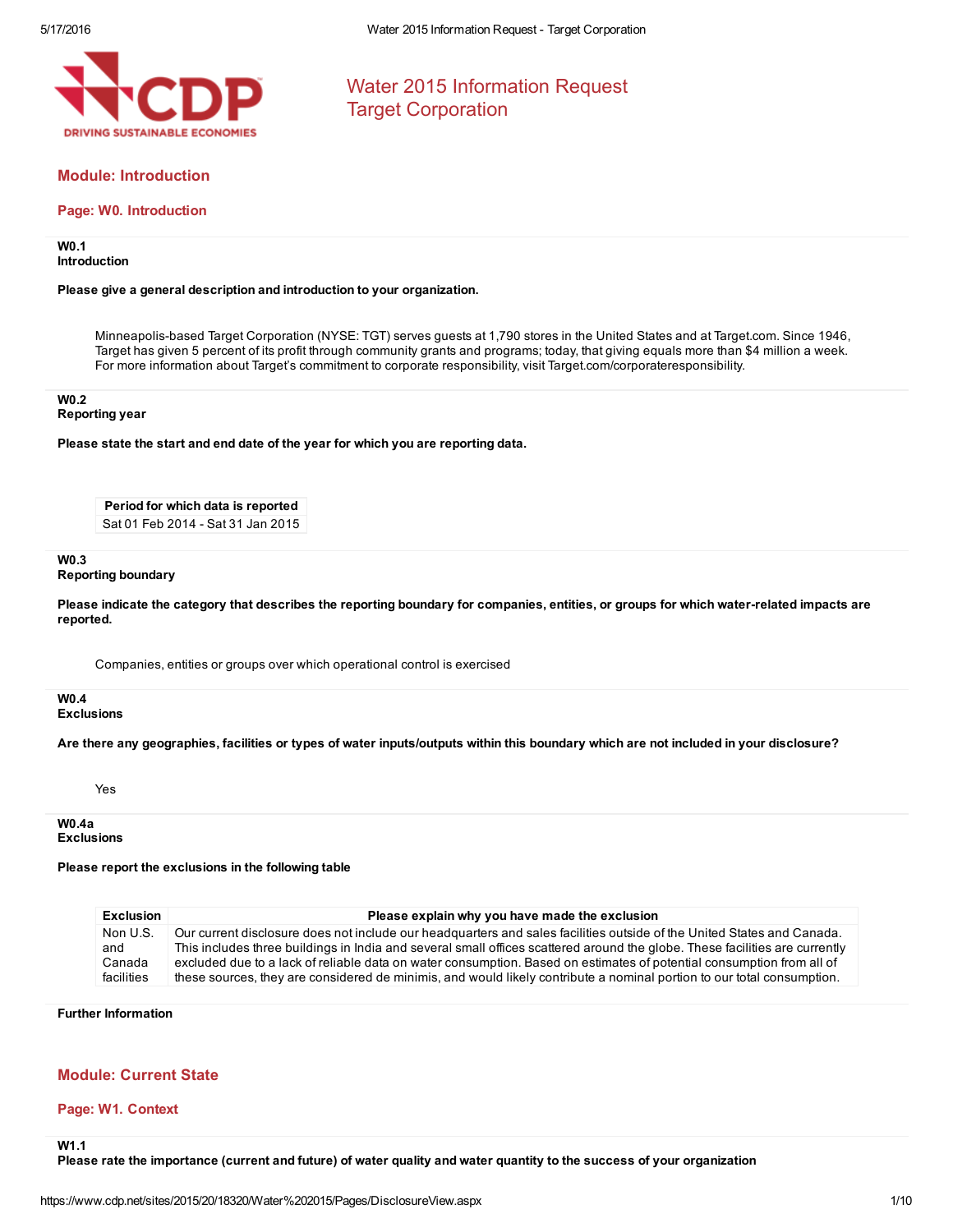| Water quality and quantity                                                          | Direct use importance<br>rating | Indirect use importance<br>rating | <b>Please</b><br>explain |
|-------------------------------------------------------------------------------------|---------------------------------|-----------------------------------|--------------------------|
| Sufficient amounts of good quality freshwater available for use                     | Important                       | Important                         |                          |
| Sufficient amounts of recycled, brackish and/or produced water<br>available for use | Not very important              | Not very important                |                          |

## W1.2

For your total operations, please detail which of the following water aspects are regularly measured and monitored and provide an explanation as to why or why not

| Water aspect                                                             | $%$ of<br>sites/facilities/operations | Please explain                                                                                                                        |
|--------------------------------------------------------------------------|---------------------------------------|---------------------------------------------------------------------------------------------------------------------------------------|
| Water withdrawals- total volumes                                         | 76-100                                | Target consumes water almost exclusively from municipal<br>water utilities, and uses utility bills to calculate withdrawal<br>volumes |
| Water withdrawals- volume by sources                                     | Less than 1%                          | Target does not track withdrawals by source                                                                                           |
| Water discharges- total volumes                                          | Less than 1%                          | Target does not track water discharges                                                                                                |
| Water discharges- volume by<br>destination                               | Less than 1%                          | Target does not track water discharges                                                                                                |
| Water discharges- volume by<br>treatment method                          | Less than 1%                          | Target does not track water discharges                                                                                                |
| Water discharge quality data- quality<br>by standard effluent parameters | Less than 1%                          | Target does not track water discharges                                                                                                |
| Water consumption- total volume                                          | 76-100                                | Target consumes water almost exclusively from municipal<br>water utilities, and uses utility bills to calculate withdrawal<br>volumes |
| Facilities providing fully-functioning<br>WASH services for all workers  | Less than 1%                          | Target does not provide WASH facilities for workers                                                                                   |

### W1.2a

Water withdrawals: for the reporting year, please provide total water withdrawal data by source, across your operations

| <b>Source</b>                           | Quantity<br>(megaliters/year) | How does total water withdrawals for this<br>source compare to the last reporting year? | Comment                                                                      |
|-----------------------------------------|-------------------------------|-----------------------------------------------------------------------------------------|------------------------------------------------------------------------------|
| Fresh surface water                     | 0                             | Not applicable                                                                          | Target's water comes almost<br>exclusively from municipal water<br>utilities |
| Brackish surface<br>water/seawater      | 0                             | Not applicable                                                                          | Target's water comes almost<br>exclusively from municipal water<br>utilities |
| Rainwater                               | 0                             | Not applicable                                                                          | Target's water comes almost<br>exclusively from municipal water<br>utilities |
| Groundwater -<br>renewable              | 0                             | Not applicable                                                                          | Target's water comes almost<br>exclusively from municipal water<br>utilities |
| Groundwater - non-<br>renewable         | $\Omega$                      | Not applicable                                                                          | A small number of sites (<5) use well<br>water for irrigation                |
| Produced/process<br>water               | 0                             |                                                                                         | Target's water comes almost<br>exclusively from municipal water<br>utilities |
| Municipal supply                        | 12473                         | Lower                                                                                   | Target's water comes almost<br>exclusively from municipal water<br>utilities |
| Wastewater from<br>another organization | 0                             |                                                                                         | Target's water comes almost<br>exclusively from municipal water<br>utilities |
| Total                                   | 12473                         | Lower                                                                                   | Target's water comes almost<br>exclusively from municipal water<br>utilities |

### W1.2b

Water discharges: for the reporting year, please provide total water discharge data by destination, across your operations

| <b>Destination</b>                                                             | Quantity<br>(megaliters/year) | How does total water discharged to this destination<br>compare to the last reporting year? | Comment               |
|--------------------------------------------------------------------------------|-------------------------------|--------------------------------------------------------------------------------------------|-----------------------|
| Fresh surface water                                                            |                               |                                                                                            | Target does not track |
|                                                                                |                               | Not applicable                                                                             | water discharge       |
| https://www.cdp.net/sites/2015/20/18320/Water%202015/Pages/DisclosureView.aspx |                               |                                                                                            |                       |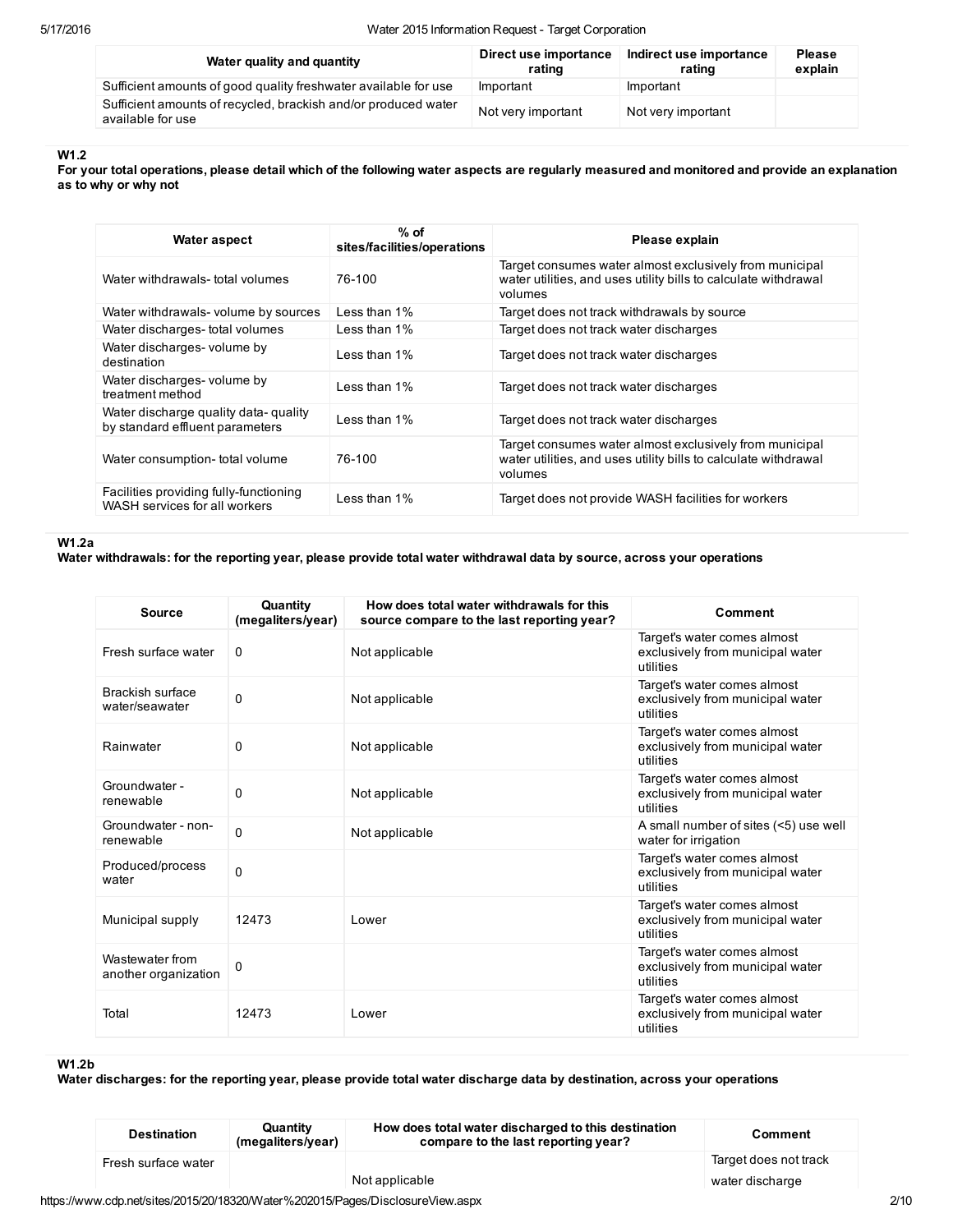### 5/17/2016 Water 2015 Information Request Target Corporation

| Brackish surface<br>water/seawater | Not applicable | Target does not track<br>water discharge |
|------------------------------------|----------------|------------------------------------------|
| Groundwater                        | Not applicable | Target does not track<br>water discharge |
| Municipal treatment<br>plant       | Not applicable | Target does not track<br>water discharge |
| Total                              | Not applicable | Target does not track<br>water discharge |

### W1.2c

Water consumption: for the reporting year, please provide total water consumption data, across your operations

| Consumption<br>(megaliters/year) | How does this consumption figure<br>compare to the last reporting year? | Comment                                                                                                                        |
|----------------------------------|-------------------------------------------------------------------------|--------------------------------------------------------------------------------------------------------------------------------|
| 12473                            | _ower                                                                   | Target's water consumption reduction is due to changes in irrigation<br>practices and process improvements in food preparation |

### W1.3

Do you request your suppliers to report on their water use, risks and/or management?

## Yes

# W1.3a

 Please provide the proportion of suppliers you request to report on their water use, risks and/or management and the proportion of your procurement spend this represents

| <b>Proportion of suppliers</b> | Total procurement spend | Rationale for this coverage                                                       |
|--------------------------------|-------------------------|-----------------------------------------------------------------------------------|
| $1 - 25$                       | $1-25$                  | Target uses the Higg Index to query our apparel suppliers on water<br>consumption |

#### W1.4

### Has your organization experienced any detrimental impacts related to water in the reporting period?

No

Further Information

# Module: Risk Assessment

## Page: W2. Procedures and Requirements

## W2.1

Does your organization undertake a water-related risk assessment?

Water risks are assessed

## W2.2

# Please select the options that best describe your procedures with regard to assessing water risks

| <b>Risk</b><br>assessment<br>procedure                                                  | Coverage                                       | <b>Scale</b>                                  | Please explain                                                                                                                                                                                                                                                                                                                                                                   |
|-----------------------------------------------------------------------------------------|------------------------------------------------|-----------------------------------------------|----------------------------------------------------------------------------------------------------------------------------------------------------------------------------------------------------------------------------------------------------------------------------------------------------------------------------------------------------------------------------------|
| Water risk<br>assessment<br>undertaken<br>independently of<br>other risk<br>assessments | Direct<br>operations<br>and<br>supply<br>chain | All<br>facilities<br>and<br>some<br>suppliers | The Corporate Sustainability and Energy & Sustainability teams primarily coordinate<br>Target's water strategy, identify key initiative areas, assess risks and opportunities, and<br>execute the company's approach to water management. Our Sourcing and Product<br>Design & Development teams also address water in our supply chain through several<br>industry initiatives. |

W2.3

Please state how frequently you undertake water risk assessments, what geographical scale and how far into the future you consider risks for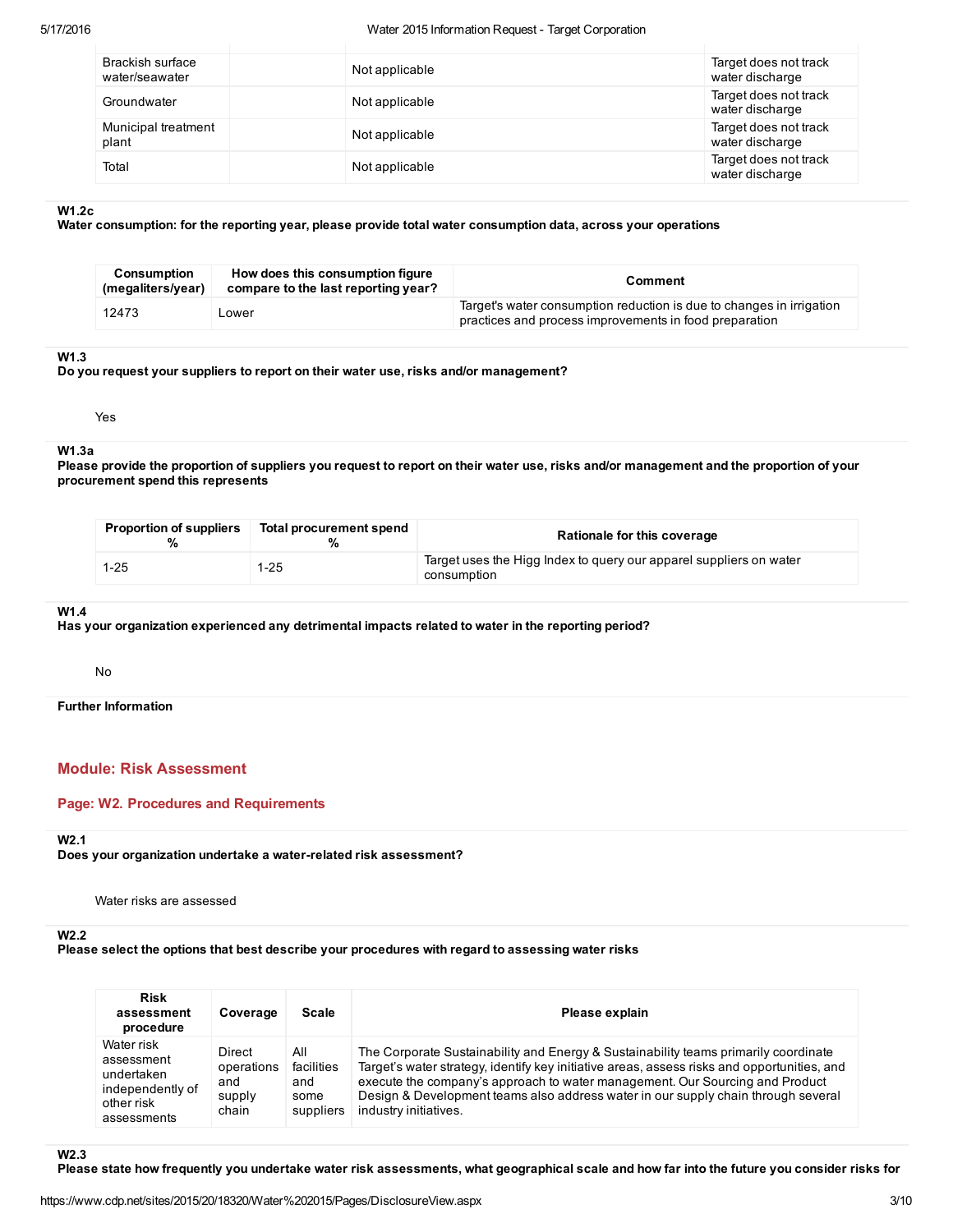## each assessment

| <b>Frequency</b>                         | Geographic<br>scale | How far into<br>the future<br>are risks<br>considered? | Comment                                                                                                                                                                                                                                                                                                                                                                                                        |
|------------------------------------------|---------------------|--------------------------------------------------------|----------------------------------------------------------------------------------------------------------------------------------------------------------------------------------------------------------------------------------------------------------------------------------------------------------------------------------------------------------------------------------------------------------------|
| Six-<br>monthly or<br>more<br>frequently | Country             | 3 to 6 years                                           | The teams report their progress on initiatives, risk mitigation, and opportunities at both<br>the company and asset level on a quarterly basis to the Sustainability Leadership<br>Council. The Sustainability Leadership Council consists of Vice President or Senior Vice<br>President level representatives from Marketing, Merchandising, Target Properties,<br>Distribution (Transportation), and Stores. |

## W2.4

Have you evaluated how water risks could affect the success (viability, constraints) of your organization's growth strategy?

Yes, evaluated over the next 5 years

# W2.4a

Please explain how your organization evaluated the effects of water risks on the success (viability, constraints) of your organization's growth strategy?

## W2.5

## Please state the methods used to assess water risks

| Method                                              | Please explain how these methods are used in your risk assessment |
|-----------------------------------------------------|-------------------------------------------------------------------|
| Internal company knowledge<br>Life Cycle Assessment |                                                                   |

### W2.6

## Which of the following contextual issues are always factored into your organization's water risk assessments?

| <b>Issues</b>                                                                       | <b>Choose option</b>                                   | Please explain                                                                                                                                                                                                                                                                                                                                                                                                                                                                                      |
|-------------------------------------------------------------------------------------|--------------------------------------------------------|-----------------------------------------------------------------------------------------------------------------------------------------------------------------------------------------------------------------------------------------------------------------------------------------------------------------------------------------------------------------------------------------------------------------------------------------------------------------------------------------------------|
| Current water<br>availability and<br>quality parameters at<br>a local level         | Relevant,<br>included                                  |                                                                                                                                                                                                                                                                                                                                                                                                                                                                                                     |
| Current water<br>regulatory<br>frameworks and<br>tariffs at a local level           | Not relevant.<br>included                              |                                                                                                                                                                                                                                                                                                                                                                                                                                                                                                     |
| Current stakeholder<br>conflicts concerning<br>water resources at a<br>local level  | Relevant,<br>included                                  |                                                                                                                                                                                                                                                                                                                                                                                                                                                                                                     |
| <b>Current implications</b><br>of water on your key<br>commodities/raw<br>materials | Relevant.<br>included                                  |                                                                                                                                                                                                                                                                                                                                                                                                                                                                                                     |
| Current status of<br>ecosystems and<br>habitats at a local<br>level                 | Relevant.<br>included for some<br>facilities/suppliers | We understand the impacts of our operations on the local communities in which we<br>operate. Beginning in 2015 we'll start working towards our goal of incorporating native<br>landscaping in 75% of the landscape areas of all new U.S. stores. In addition, we<br>continued our efforts to work with local watershed districts with two partnerships in<br>Minnesota. Through these partnerships we retrofitted storm water systems to better filter<br>runoff and provide greater flood control. |
| Current river basin<br>management plans                                             | Not evaluated                                          |                                                                                                                                                                                                                                                                                                                                                                                                                                                                                                     |
| Current access to<br>fully-functioning<br>WASH services for all<br>employees        | Not evaluated                                          |                                                                                                                                                                                                                                                                                                                                                                                                                                                                                                     |
| <b>Estimates of future</b><br>changes in water<br>availability at a local<br>level  | Relevant.<br>included for some<br>facilities/suppliers | We realize the potential for changes to water availability around the world. To mitigate<br>this risk, we have set a goal to reduce our water consumption by 10% per square foot for<br>our stores in the U.S. We are also working with our suppliers to understand and reduce<br>water consumption within our supply chain through our work with the Natural Resource<br>Defense Council.                                                                                                          |
| <b>Estimates of future</b><br>potential regulatory                                  | Relevant.                                              |                                                                                                                                                                                                                                                                                                                                                                                                                                                                                                     |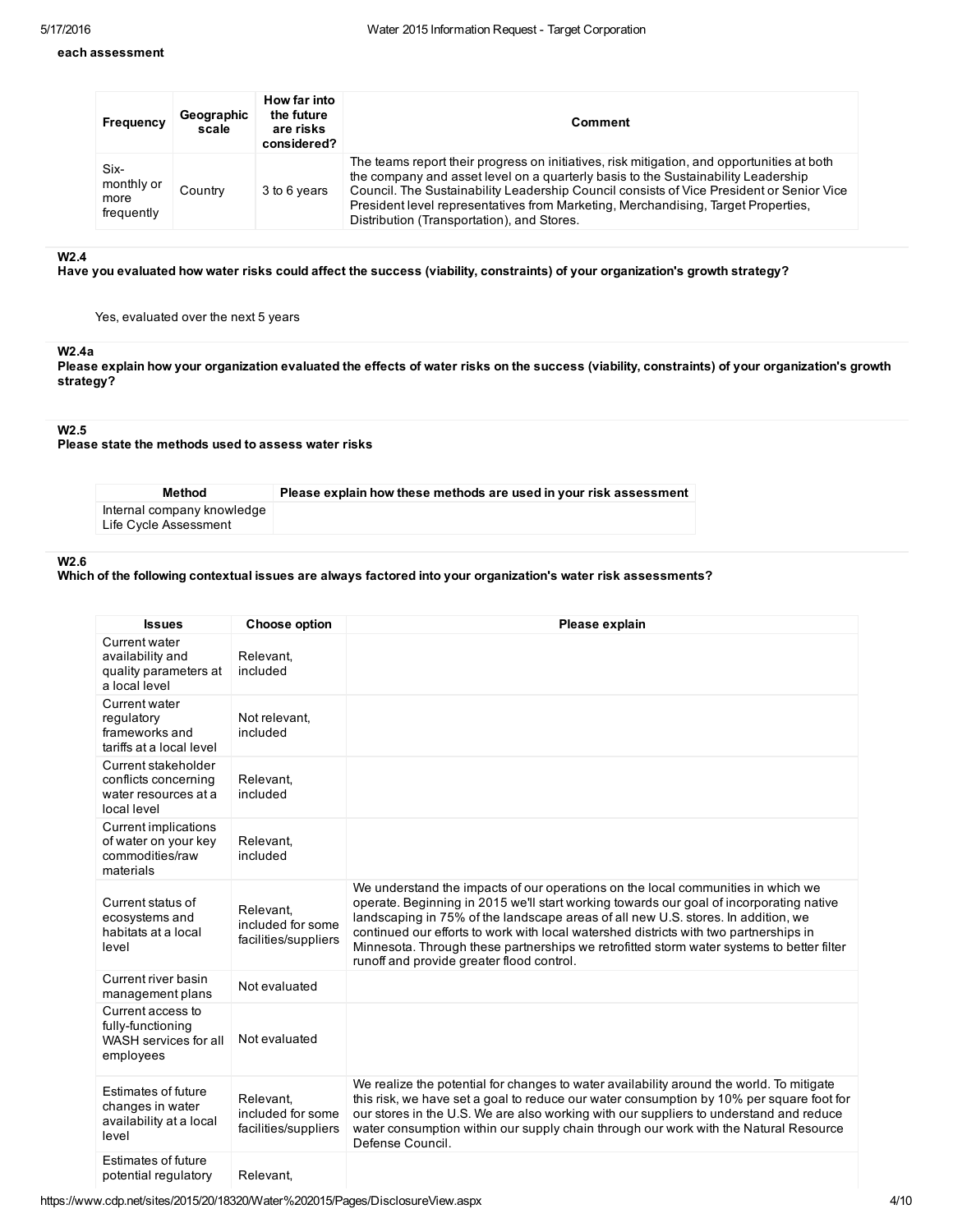| changes at a local<br>level                                                                                                                   | included                      |                                                                                                                                                                                                                                                                                                                                                                                                                                                                                                                              |
|-----------------------------------------------------------------------------------------------------------------------------------------------|-------------------------------|------------------------------------------------------------------------------------------------------------------------------------------------------------------------------------------------------------------------------------------------------------------------------------------------------------------------------------------------------------------------------------------------------------------------------------------------------------------------------------------------------------------------------|
| Estimates of future<br>potential stakeholder<br>conflicts at a local<br>level                                                                 | Relevant, not yet<br>included |                                                                                                                                                                                                                                                                                                                                                                                                                                                                                                                              |
| <b>Estimates of future</b><br>implications of water<br>on your key<br>commodities/raw<br>materials                                            | Relevant,<br>included         | We realize the potential risk for changes to water availability or quality around the world.<br>To mitigate this risk, we are working with our Target branded product suppliers through<br>environmental standards                                                                                                                                                                                                                                                                                                           |
| <b>Estimates of future</b><br>potential changes in<br>the status of<br>ecosystems and<br>habitats at a local<br>level                         | Not evaluated                 | We include water quality in our Sustainable Product Standard. Water quality points are<br>awarded to a product that contains no ingredients that are labeled as hazardous to the<br>aquatic environment. These chemicals are found in the European Chemicals Agency list<br>of chemicals classified under the globally harmonized system of classification and<br>labeling of chemicals exhibiting acute (short term) aquatic toxicity (categories 1 & 2)<br>and/or chronic (long term) aquatic toxicity (categories 1 & 2). |
| Scenario analysis of<br>availability of<br>sufficient quantity<br>and quality of water<br>relevant for your<br>operations at a local<br>level | Relevant, not yet<br>included | We do not conduct scenario analysis of contextual issues for various water risks. We<br>estimate out over five years potential changes and the impact they may have on our<br>water goal or our work with suppliers.                                                                                                                                                                                                                                                                                                         |
| Scenario analysis of<br>regulatory and/or<br>tariff changes at a<br>local level                                                               | Relevant, not yet<br>included | We do not conduct scenario analysis of contextual issues for various water risks. We<br>estimate out over five years potential changes and the impact they may have on our<br>water goal or our work with suppliers.                                                                                                                                                                                                                                                                                                         |
| Scenario analysis of<br>stakeholder conflicts<br>concerning water<br>resources at a local<br>level                                            | Relevant, not yet<br>included | We do not conduct scenario analysis of contextual issues for various water risks. We<br>estimate out over five years potential changes and the impact they may have on our<br>water goal or our work with suppliers.                                                                                                                                                                                                                                                                                                         |
| Scenario analysis of<br>implications of water<br>on your key<br>commodities/raw<br>materials                                                  | Relevant, not yet<br>included | We do not conduct scenario analysis of contextual issues for various water risks. We<br>estimate out over five years potential changes and the impact they may have on our<br>water goal or our work with suppliers.                                                                                                                                                                                                                                                                                                         |
| Scenario analysis of<br>potential changes in<br>the status of<br>ecosystems and<br>habitats at a local<br>level                               | Not evaluated                 | We do not conduct scenario analysis of contextual issues for various water risks. We<br>estimate out over five years potential changes and the impact they may have on our<br>water goal or our work with suppliers.                                                                                                                                                                                                                                                                                                         |
| Other                                                                                                                                         |                               |                                                                                                                                                                                                                                                                                                                                                                                                                                                                                                                              |

## W2.7

Which of the following stakeholders are always factored into your organization's water risk assessments?

| <b>Stakeholder</b>                       | Choose option                                          | Please explain                                                                                                                                                                                                                                                                                                                                                                                                                                                                                       |
|------------------------------------------|--------------------------------------------------------|------------------------------------------------------------------------------------------------------------------------------------------------------------------------------------------------------------------------------------------------------------------------------------------------------------------------------------------------------------------------------------------------------------------------------------------------------------------------------------------------------|
| Customers                                | Relevant,<br>included                                  | In late 2013 we launched our Sustainable Product Standard. The standard will help establish<br>a common language, definition and process for qualifying what makes a product more<br>sustainable. Water quality points are included in the standard and awarded to a product that<br>contains no ingredients that are labeled as hazardous to the aguatic environment when used<br>by customers.                                                                                                     |
| Employees                                | Relevant,<br>included                                  |                                                                                                                                                                                                                                                                                                                                                                                                                                                                                                      |
| Investors                                | Relevant,<br>included                                  |                                                                                                                                                                                                                                                                                                                                                                                                                                                                                                      |
| Local<br>communities                     | Relevant,<br>included for some<br>facilities/suppliers | We understand the impacts of our operations on the local communities in which we operate.<br>Beginning in 2015, we'll start working towards our goal of incorporating native landscaping in<br>75% of the landscape areas of all new U.S. stores. In addition, we continued our efforts to<br>work with local watershed districts with two partnerships in Minnesota. Through these<br>partnerships we retrofitted storm water systems to better filter runoff and provide greater flood<br>control. |
| <b>NGOs</b>                              | Not evaluated                                          |                                                                                                                                                                                                                                                                                                                                                                                                                                                                                                      |
| Other water<br>users at a local<br>level | Not evaluated                                          |                                                                                                                                                                                                                                                                                                                                                                                                                                                                                                      |
| Regulators                               | Not evaluated                                          |                                                                                                                                                                                                                                                                                                                                                                                                                                                                                                      |
| River basin<br>management                | Not evaluated                                          |                                                                                                                                                                                                                                                                                                                                                                                                                                                                                                      |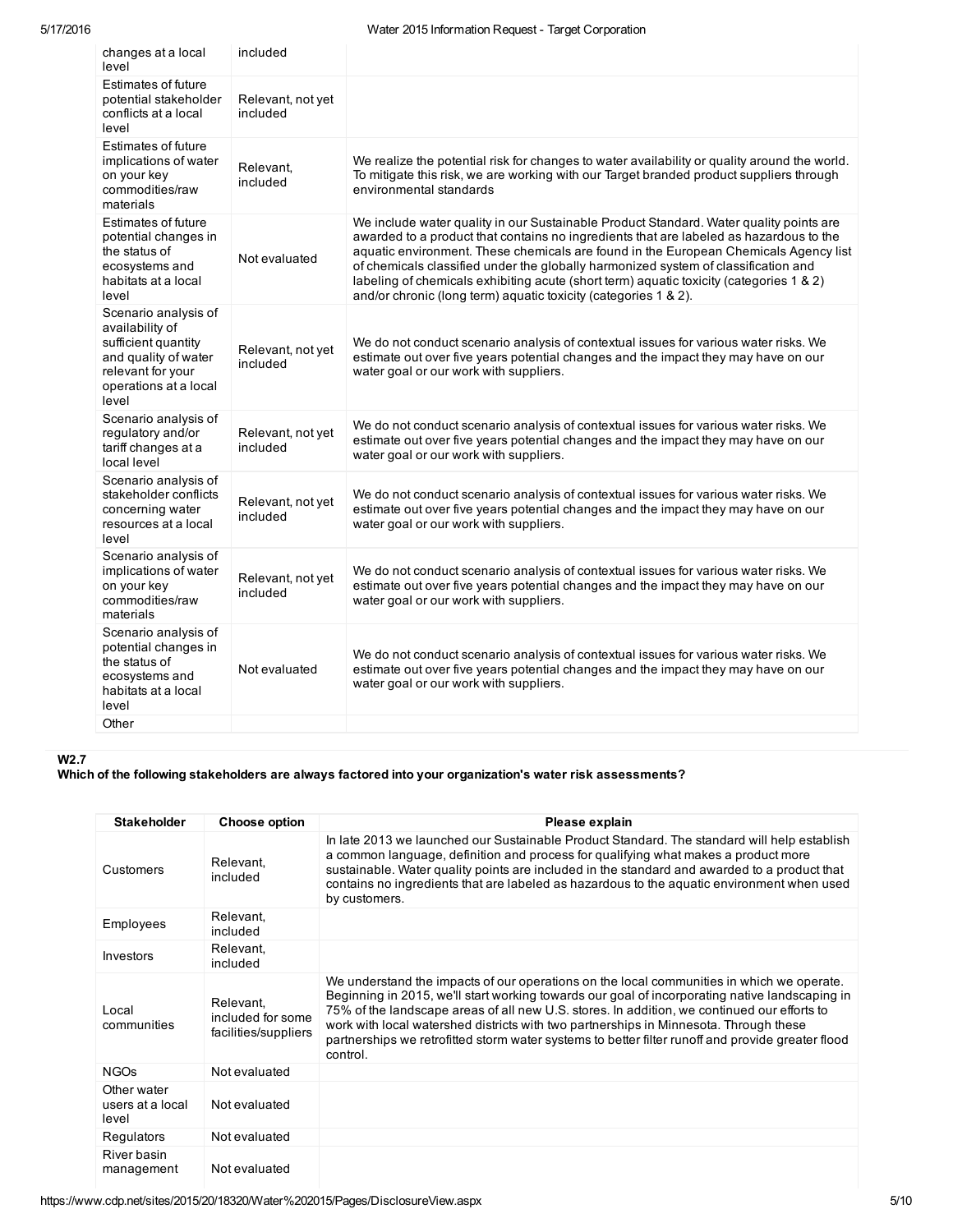#### 5/17/2016 Water 2015 Information Request Target Corporation

| authorities                                              |                       |                                                                                                                                                                                                                                                                                                                                                                                            |
|----------------------------------------------------------|-----------------------|--------------------------------------------------------------------------------------------------------------------------------------------------------------------------------------------------------------------------------------------------------------------------------------------------------------------------------------------------------------------------------------------|
| Statutory special<br>interest groups<br>at a local level | Not evaluated         |                                                                                                                                                                                                                                                                                                                                                                                            |
| <b>Suppliers</b>                                         | Relevant.<br>included |                                                                                                                                                                                                                                                                                                                                                                                            |
| Water<br>utilities/suppliers<br>at a local level         | Relevant.<br>included | We realize the potential for changes to water availability around the world. To mitigate this<br>risk, we have set a goal to reduce our water consumption by 10% per square foot for our<br>stores in the U.S. We are also working with our suppliers to understand and reduce water<br>consumption within our supply chain through our work with the Natural Resource Defense<br>Council. |
| Other                                                    |                       |                                                                                                                                                                                                                                                                                                                                                                                            |
|                                                          |                       |                                                                                                                                                                                                                                                                                                                                                                                            |

### Further Information

# Module: Implications

## Page: W3. Water Risks

## W3.1

Is your organization exposed to water risks, either current and/or future, that could generate a substantive change in your business, operations, revenue or expenditure?

Yes, supply chain only

#### W3.2

Please provide details as to how your organization defines substantive change in your business, operations, revenue or expenditure from water risk

We define substantive change as those having a significant or material impact to our sales, expenses, or ability to source product from certain regions of the world.

### W3.2d

Please list the inherent water risks that could generate a substantive change in your business operations, revenue or expenditure, the potential impact to your supply chain and the strategies to mitigate them

| Country | <b>River</b><br>basin | <b>Risk</b><br>driver | <b>Potential</b><br>impact | <b>Description</b><br>of impact | <b>Timeframe</b> | Likelihood | Magnitude<br>of<br>potential<br>financial<br>impact | Response<br>strategy | Costs of<br>response<br>strategy | Details of<br>strategy and<br>costs                                                                                                                                                                                                                                                                                                                                                                                       |
|---------|-----------------------|-----------------------|----------------------------|---------------------------------|------------------|------------|-----------------------------------------------------|----------------------|----------------------------------|---------------------------------------------------------------------------------------------------------------------------------------------------------------------------------------------------------------------------------------------------------------------------------------------------------------------------------------------------------------------------------------------------------------------------|
|         |                       |                       |                            |                                 |                  |            |                                                     |                      |                                  | We have been<br>heavily<br>engaged in<br>the multi-<br>stakeholder<br>group-the<br>Sustainable<br>Apparel<br>Coalition for<br>the past three<br>years, with<br>other retailers,<br>brands,<br>suppliers,<br>NGO <sub>s</sub><br>academic<br>experts, and<br>the U.S.<br>Environmental<br>Protection<br>Agency.<br>Collectively,<br>we developed<br>an index tool<br>that creates a<br>common<br>approach for<br>measuring |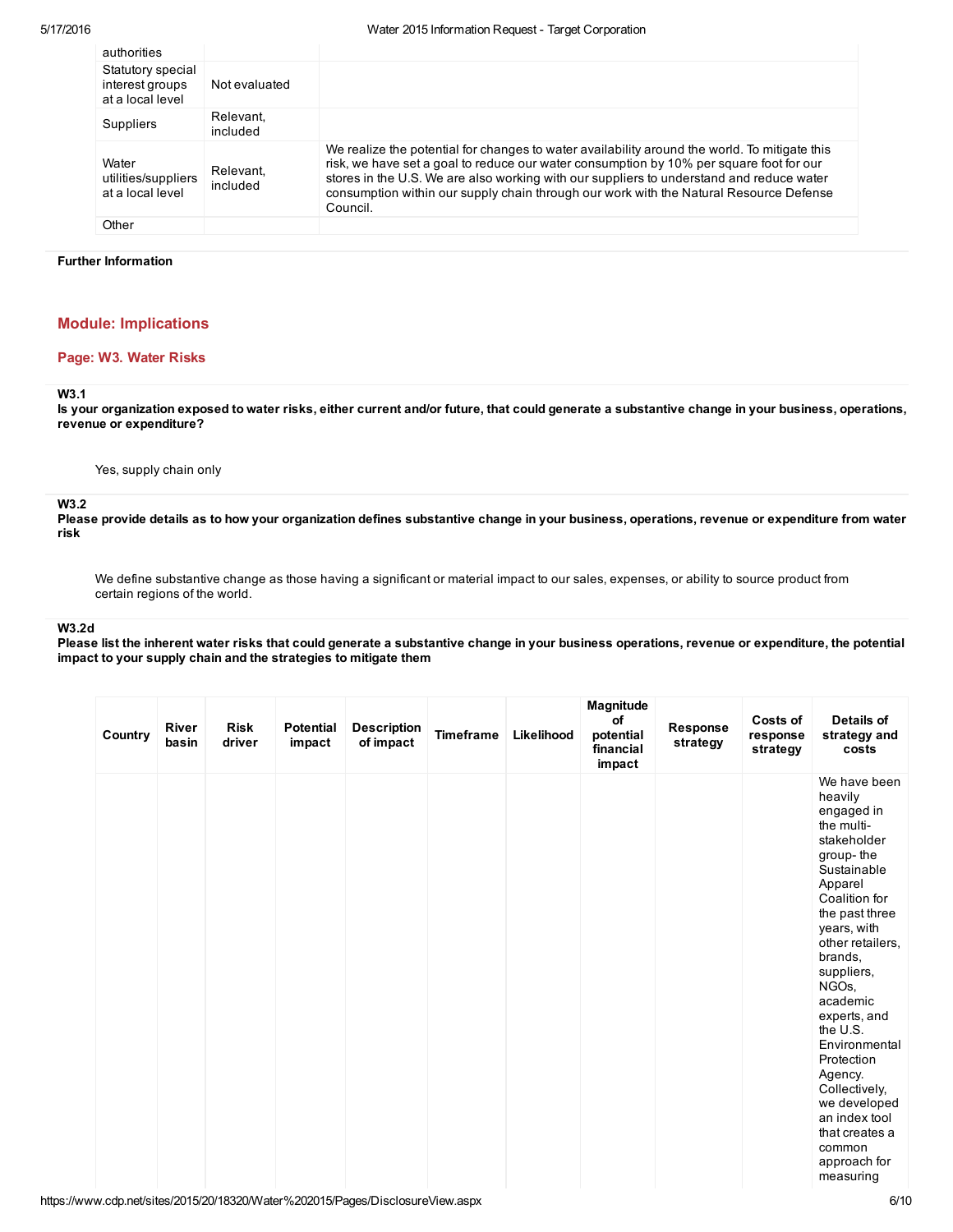#### 5/17/2016 Water 2015 Information Request Target Corporation

|        |                                                                                                                  |                               | watch zo is inici mation i request - Tai get ooi poration |          |         |                                                                                                                                                                                                         |         |                                                                                                                                                                                                                                                                                                                                                                                                                                                                                                                                                                                                                                                                                                                                                                                                                                                                                      |
|--------|------------------------------------------------------------------------------------------------------------------|-------------------------------|-----------------------------------------------------------|----------|---------|---------------------------------------------------------------------------------------------------------------------------------------------------------------------------------------------------------|---------|--------------------------------------------------------------------------------------------------------------------------------------------------------------------------------------------------------------------------------------------------------------------------------------------------------------------------------------------------------------------------------------------------------------------------------------------------------------------------------------------------------------------------------------------------------------------------------------------------------------------------------------------------------------------------------------------------------------------------------------------------------------------------------------------------------------------------------------------------------------------------------------|
| Other: | Physical-<br>Drought<br>Physical-<br>Increased<br>water<br>scarcity<br>Physical-<br>Increased<br>water<br>stress | Supply<br>chain<br>disruption | >6 years                                                  | Probable | Unknown | Engagement<br>with other<br>stakeholders<br>in the river<br>basin<br>Engagement<br>with<br>suppliers<br>Promote<br>best practice<br>and<br>awareness<br>Tighter<br>supplier<br>performance<br>standards | Unknown | and<br>evaluating<br>sustainability<br>performance<br>in the supply<br>chain,<br>including<br>water. We will<br>use this tool to<br>collect<br>sustainability<br>data later this<br>year, and<br>eventually<br>incorporate<br>sustainability<br>metrics into<br>our existing<br>vendor and<br>supplier<br>scorecards.<br>Our Product<br>Design and<br>Development<br>team is also<br>working with<br>the Clean by<br>Design<br>program<br>aimed at<br>reducing the<br>environmental<br>impact of the<br>textile<br>industry. A<br>select group<br>of fabric mills<br>participated in<br>a pilot where<br>low-cost and<br>no-cost<br>investments<br>were<br>identified to<br>reduce waste,<br>water, and<br>energy use at<br>the mills.<br>These<br>investments<br>have a<br>payback<br>period under<br>one year and<br>represent<br>thousands of<br>dollars in<br>annual<br>savings. |

W3.2e

 Please choose the option that best explains why you do not consider your organization to be exposed to water risks in your direct operations that could generate a substantive change in your business, operations, revenue or expenditure

| <b>Primary reason</b>                                       | Please explain                                                                                                                                                                                                                                                                                      |
|-------------------------------------------------------------|-----------------------------------------------------------------------------------------------------------------------------------------------------------------------------------------------------------------------------------------------------------------------------------------------------|
| Risks exist, but no<br>substantive<br>impact<br>anticipated | The majority of our operational water consumption is related to water use for restroom fixtures and irrigation. We<br>are aware of the risk droughts pose to our operations and to our water reduction goal. However, we do not<br>anticipate this to cause a substantive change in our operations. |

Further Information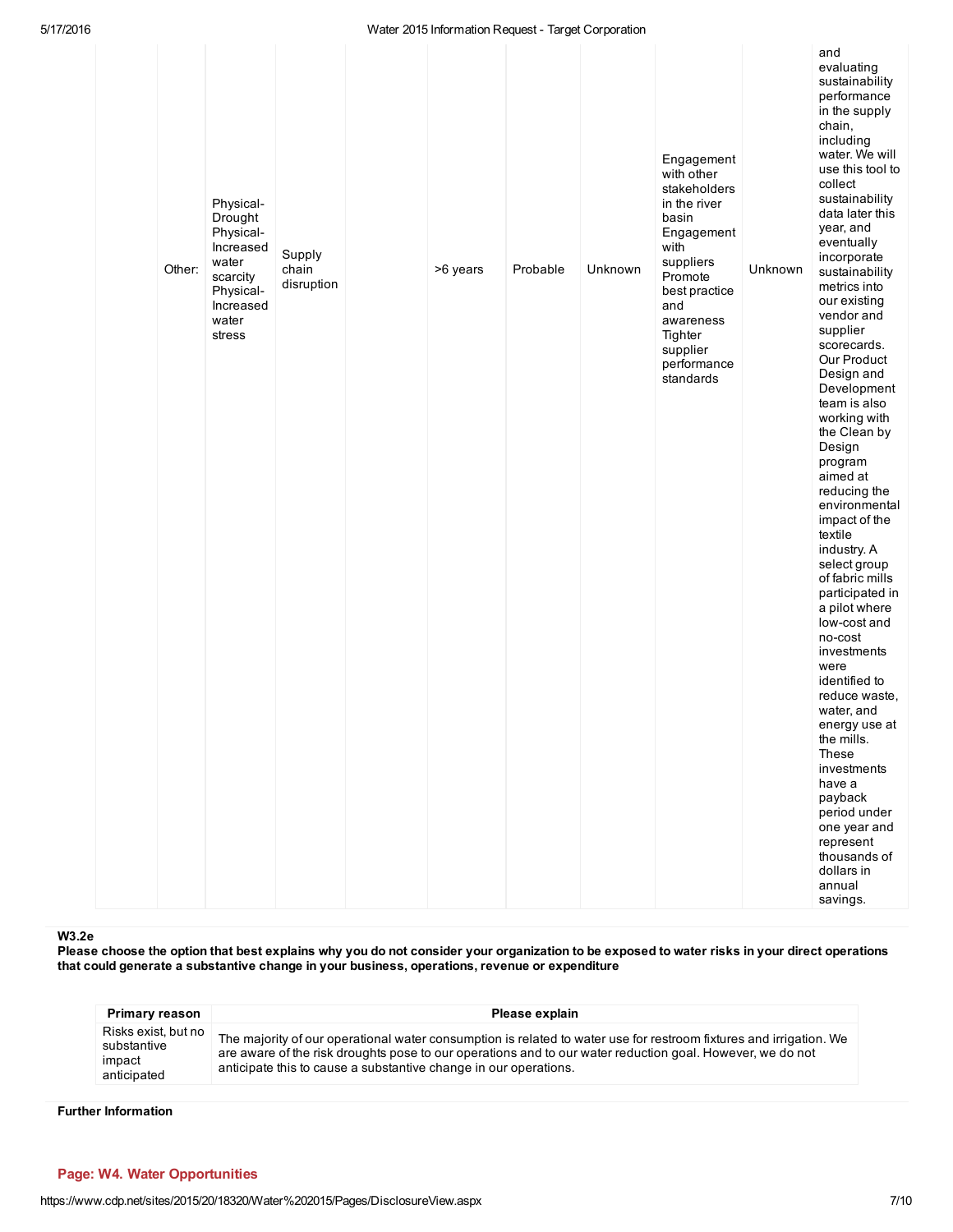### W4.1

Does water present strategic, operational or market opportunities that substantively benefit/have the potential to benefit your organization?

No

## W4.1b

 Please choose the option that best explains why water does not present your organization with any opportunities that have the potential to provide substantive benefit

| Primary<br>reason | Please explain                                                                                                      |
|-------------------|---------------------------------------------------------------------------------------------------------------------|
| Opportunities     | Much of our water usage is also driven by Building and Health codes which have requirements on specific flow rates  |
| exist. but        | and fixture quantities. Dramatic changes to these regulations are highly unlikely, though if passed, we can readily |
| nothing           | implement when required. Additionally, with water costs as a small percentage of operational expenses, we do not    |
| substantive       | anticipate a substantive change in our business operations, revenue, or expenditure.                                |

#### Further Information

# Module: Accounting

## Page: W5. Facility Level Water Accounting (I)

Further Information

### Page: W5. Facility Level Water Accounting (II)

Further Information

## Module: Response

### Page: W6. Governance and Strategy

W6.1

Who has the highest level of direct responsibility for water within your organization and how frequently are they briefed?

| <b>Highest level</b><br>of direct<br>responsibility<br>for water<br><b>issues</b> | Frequency<br>οf<br>briefings<br>on water<br><b>issues</b> | Comment                                                                                                                                                                                                                                                                                                                                                       |
|-----------------------------------------------------------------------------------|-----------------------------------------------------------|---------------------------------------------------------------------------------------------------------------------------------------------------------------------------------------------------------------------------------------------------------------------------------------------------------------------------------------------------------------|
| Senior<br>Manager/Officer                                                         | Scheduled-<br>quarterly                                   | The teams working on water report their progress on initiatives, risk mitigation, and opportunities at<br>both the company and asset level on a quarterly basis to the Sustainability Leadership Council. The<br>Sustainability Leadership Council consists of Vice President or Senior Vice President level<br>representatives from across the organization. |

#### W6.2

Is water management integrated into your business strategy?

Yes

### W6.2a

Please choose the option(s) below that best explain how water has positively influenced your business strategy

| Influence of water on business strategy       | Please explain |
|-----------------------------------------------|----------------|
| Establishment of sustainability goals         |                |
| Publicly demonstrated our commitment to water |                |
| Tighter operational performance standards     |                |
| Tighter supplier performance standards        |                |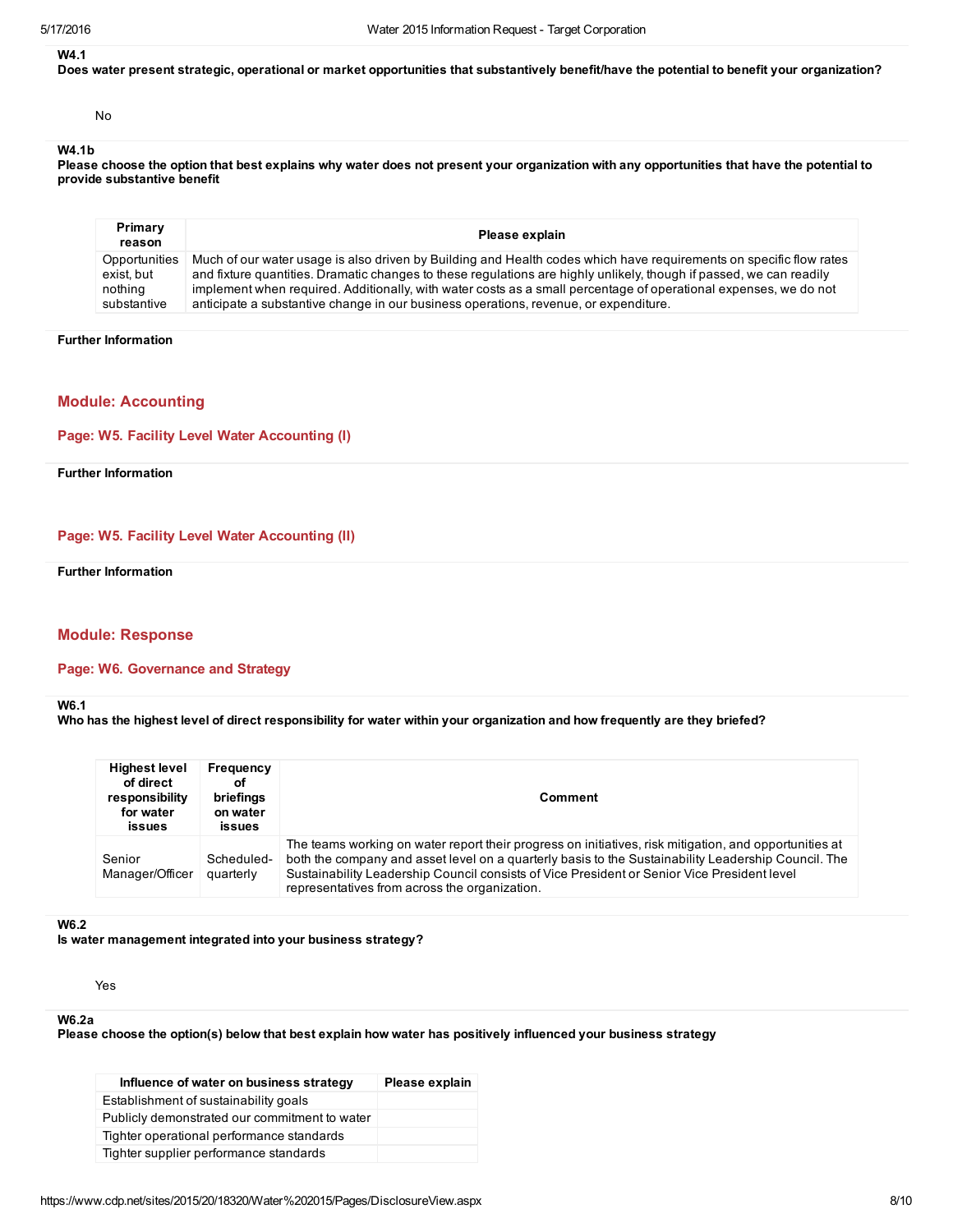## W6.2b

Please choose the option(s) below that best explains how water has negatively influenced your business strategy

Influence of water on business strategy Please explain No measurable influence

## W6.3

Does your organization have a water policy that sets out clear goals and guidelines for action?

Yes

#### W6.3a

Please select the content that best describes your water policy (tick all that apply)

| Content                                                               | Please explain why this content is included |
|-----------------------------------------------------------------------|---------------------------------------------|
| Publicly available                                                    |                                             |
| Company-wide                                                          |                                             |
| Performance standards for direct operations                           |                                             |
| Incorporated within group environmental, sustainability or EHS policy |                                             |

#### W6.4

 How does your organization's waterrelated capital expenditure (CAPEX) and operating expenditure (OPEX) during the most recent reporting period compare to the previous reporting period?

Water CAPEX (+/- % change) Water OPEX (+/- % change) Motivation for these changes

### Further Information

## Page: W7. Compliance

#### W7.1

 Was your organization subject to any penalties, fines and/or enforcement orders for breaches of abstraction licenses, discharge consents or other water and wastewater related regulations in the reporting year?

No

Further Information

## Page: W8. Targets and Initiatives

#### W8.1

Do you have any company wide targets (quantitative) or goals (qualitative) related to water?

Yes, targets and goals

## W8.1a

 Please complete the following table with information on company wide quantitative targets (ongoing or reached completion during the reporting period) and an indication of progress made

| Category of<br>target                     | <b>Motivation</b> | <b>Description of target</b>                                                                      | <b>Quantitative unit of</b><br>measurement                    | Base-<br>line<br>year | <b>Target</b><br>year | <b>Proportion of</b><br>target<br>achieved, %<br>value |
|-------------------------------------------|-------------------|---------------------------------------------------------------------------------------------------|---------------------------------------------------------------|-----------------------|-----------------------|--------------------------------------------------------|
| Other:<br>Reduction of<br>water intensity | Cost<br>savings   | Reduce water use by 10 percent per<br>square foot by 2015                                         | Other: Percent<br>reduction per square<br>foot                | 2009                  | 2015                  | 100%                                                   |
| Reduction in<br>consumptive<br>volumes    | Cost<br>savings   | Incorporate native landscaping in 75<br>percent of the landscape areas of all<br>new U.S. stores. | Other: percent of area<br>landscaped with native<br>plantings |                       |                       |                                                        |